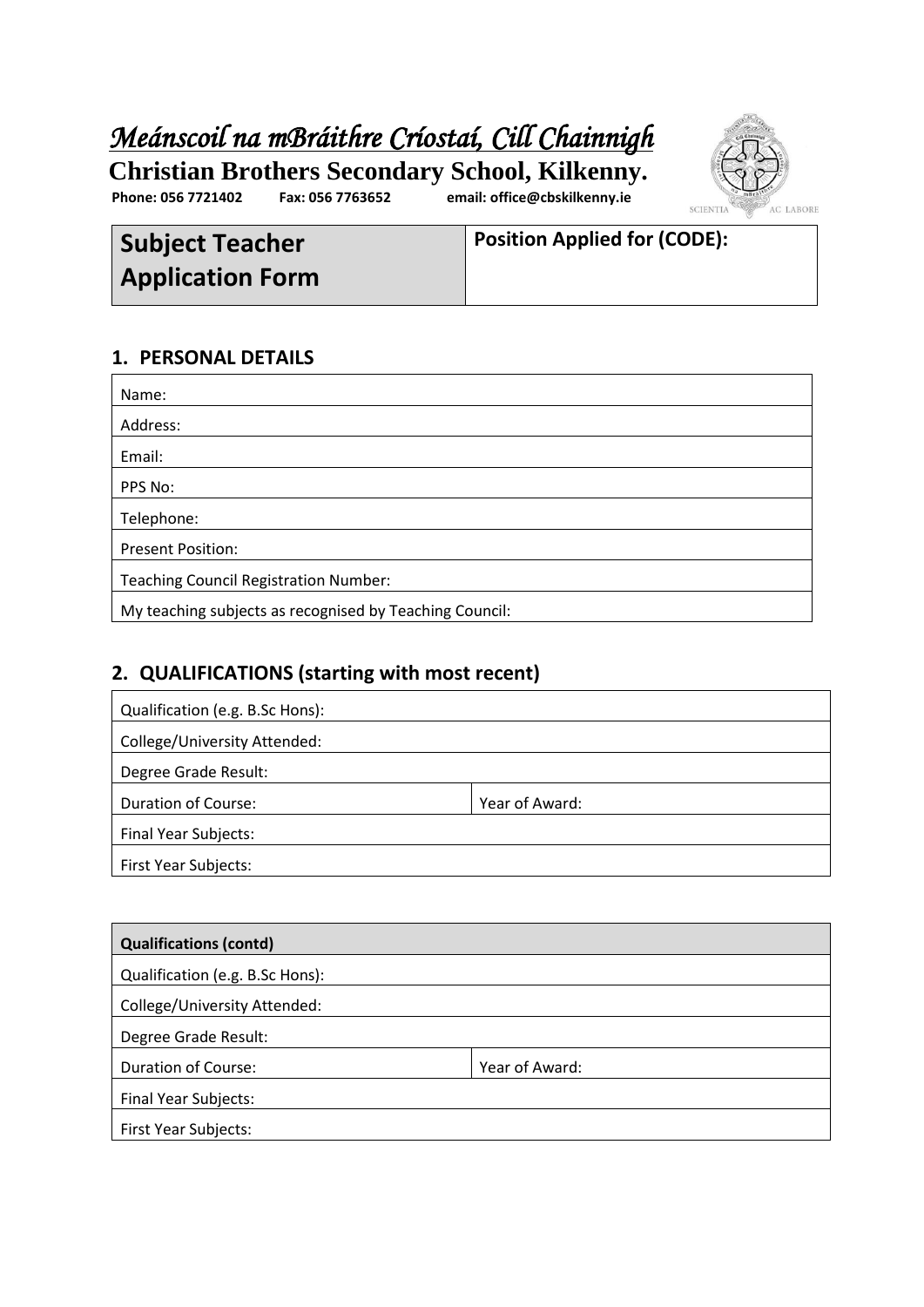| <b>Leaving Certificate Results</b> |              |        |
|------------------------------------|--------------|--------|
| School Attended:                   |              |        |
| Year of Leaving Certificate:       |              |        |
| Subject:                           | Level (H/O): | Grade: |
|                                    |              |        |
|                                    |              |        |
|                                    |              |        |
|                                    |              |        |
|                                    |              |        |
|                                    |              |        |
|                                    |              |        |

### **3. WORK EXPERIENCE**

## **3.1. Teaching Experience**

| <b>Dates</b> |     |                                                    | Role (Subjects taught, Levels, Year |
|--------------|-----|----------------------------------------------------|-------------------------------------|
| From:        | To: |                                                    | groups, hours)                      |
|              |     | School:                                            |                                     |
|              |     | <b>Employment Status:</b><br>(TWT, Substitute etc) |                                     |
|              |     | School:                                            |                                     |
|              |     | <b>Employment Status:</b><br>(TWT, Substitute etc) |                                     |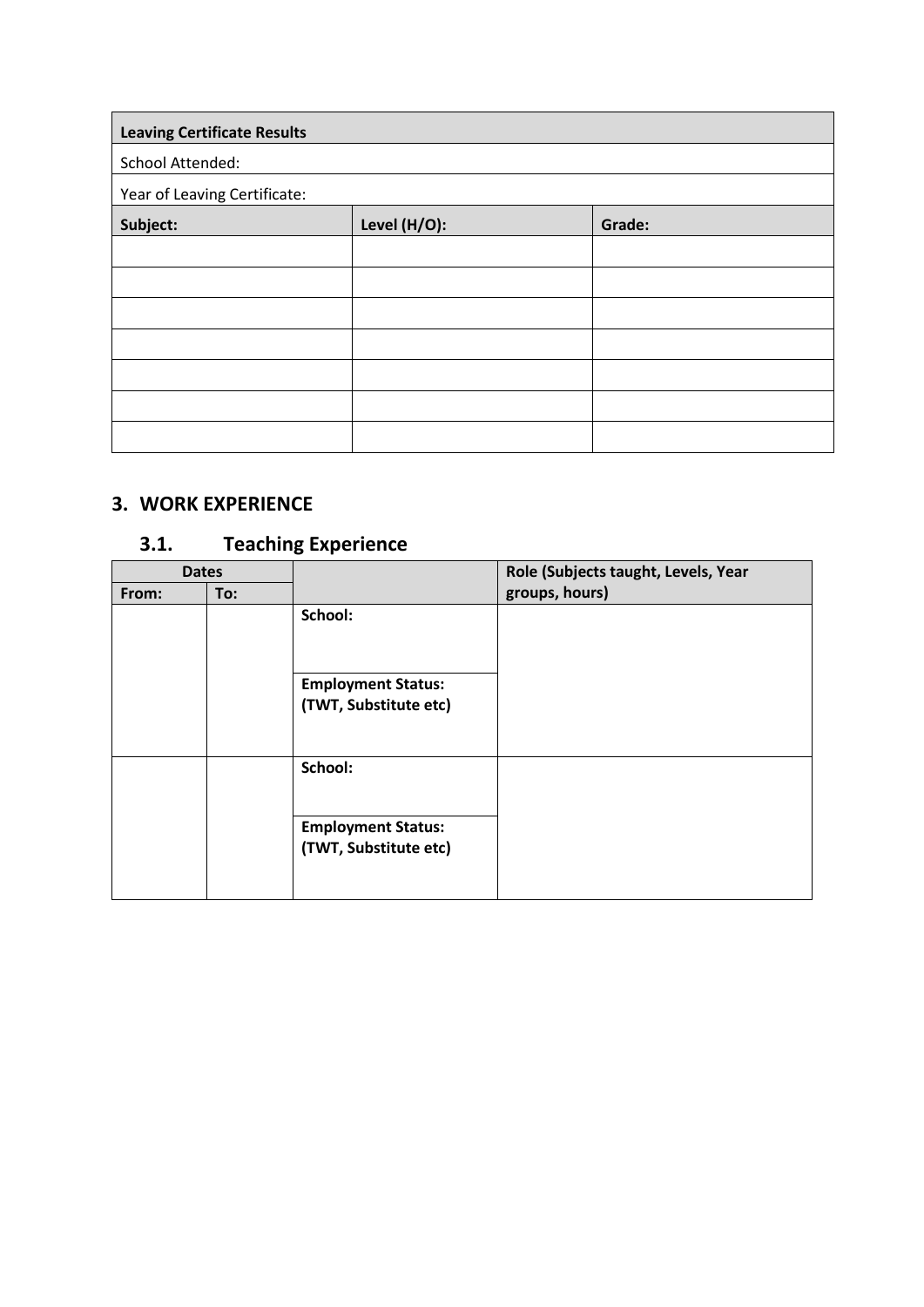| <b>Dates</b> |     |                                                         | <b>Role and Responsibilities:</b> |
|--------------|-----|---------------------------------------------------------|-----------------------------------|
| From:        | To: |                                                         |                                   |
|              |     | Company/Organisation                                    |                                   |
|              |     | <b>Employment Status:</b><br>(Fulltime, Part-Time, etc) | <b>Reason for leaving:</b>        |
|              |     | Company/Organisation                                    |                                   |
|              |     | <b>Employment Status:</b><br>(Fulltime, Part-Time, etc) | <b>Reason for leaving:</b>        |

#### **3.3. Other relevant Work Experience**

#### **4. FURTHER INFORMATION**

## **4.1. How can you contribute to extra-curricular and co-curricular pursuits in CBS Secondary School Kilkenny?**

#### **4.2. Provide detail of RECENT in-service courses you have attended**

#### **4.3. Provide detail on your level of proficiency in ICT**

#### **4.4. Any further information which you feel is relevant**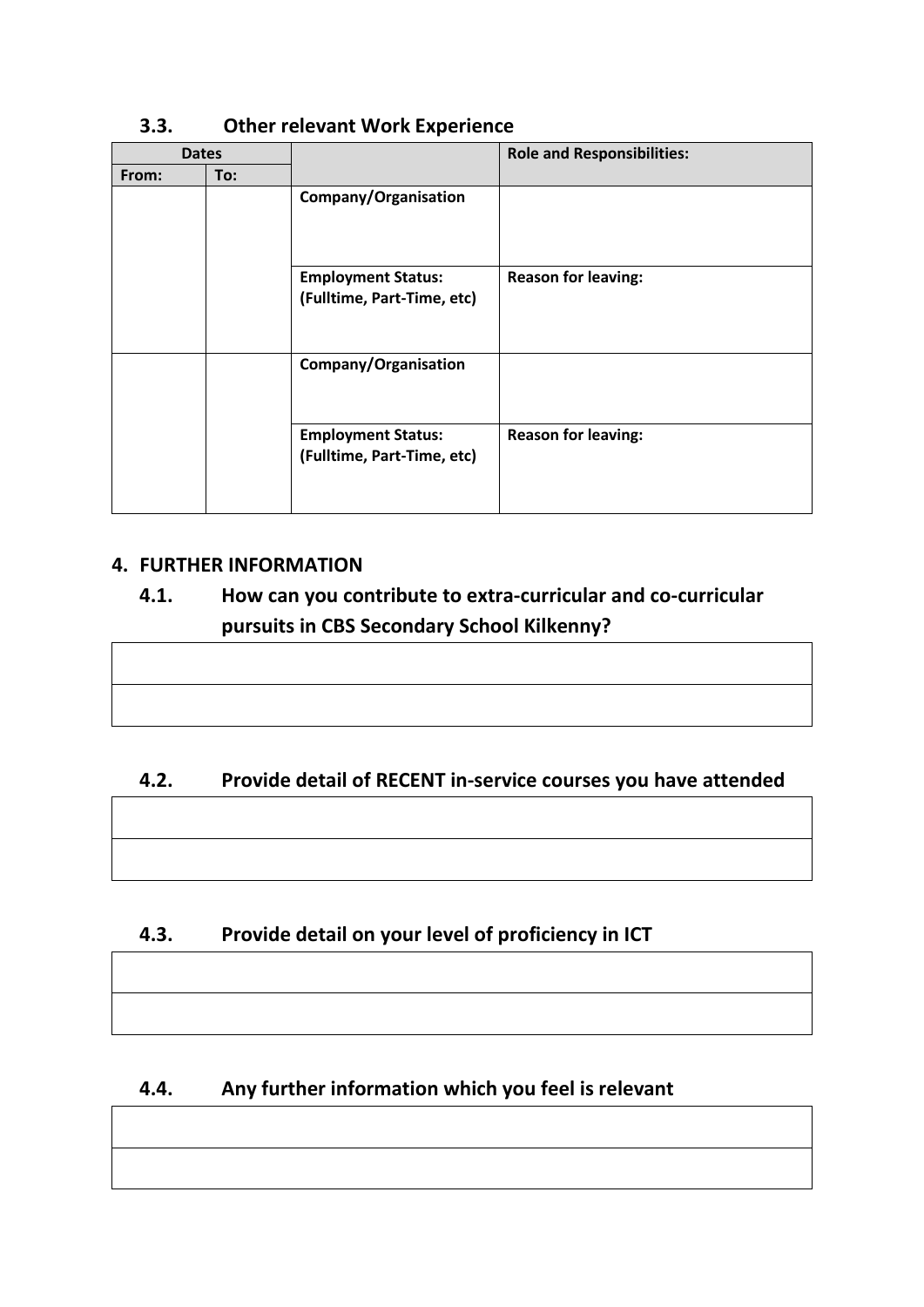#### **5. PERSONAL DECLARATION**

(If this section is not complete, your application will not be considered. Please circle the relevant answers)

Have you ever been investigated by An Garda Siochána, the HSE or your employer in relation to complaints made concerning your treatment of children?

**YES** NO

Have you ever been the subject of an allegation of criminal conduct towards a minor?

**YES** NO

Are you aware of any material aspect of your own conduct which involves the treatment of a minor?

**YES** NO

All responses furnished by you in respect of the above questions will be treated as confidential, subject to reporting obligations which may be imposed on the school, pursuant to "Children First" published by the Dept of Children and Youth Affairs, the Child Protection Procedures for Primary and Post Primary Schools published by the DES or pursuant to any legal obligation imposed on the school to facilitate the effective investigation of a crime.

In the event of your being recommended for appointment to this position the Board of Management is obliged to comply with the terms of current DES Circular Letters. The policy of the Board of Management is that all new personnel recommended for appointment will be vetted and that the outcome of the vetting will be considered, having due regard to the school's vetting policy which is accessible on **www.cbskilkenny.ie**. This applies in respect of all recommendations for appointment to teaching, principal, deputy principal and support staff positions where the person recommended for appointment is not currently an employee of the school and applies irrespective of whether the person has been previously vetted or not.

Please note that appointment to the position is subject to the outcome of the vetting process and the determination by the Board of Management of your suitability for employment in the position, having due regard to the vetting information received. No appointment will be confirmed until the aforementioned steps have been completed.

It is essential that you make a full and appropriate disclosure in response to the above questions. In the event of an offer of employment being made to you by the Board of Management this personal declaration will constitute a fundamental term of the contract of employment. If, at any time, it is subsequently established that you have made an incomplete and/or inaccurate disclosure in this declaration, you may face disciplinary action, up to and including dismissal.